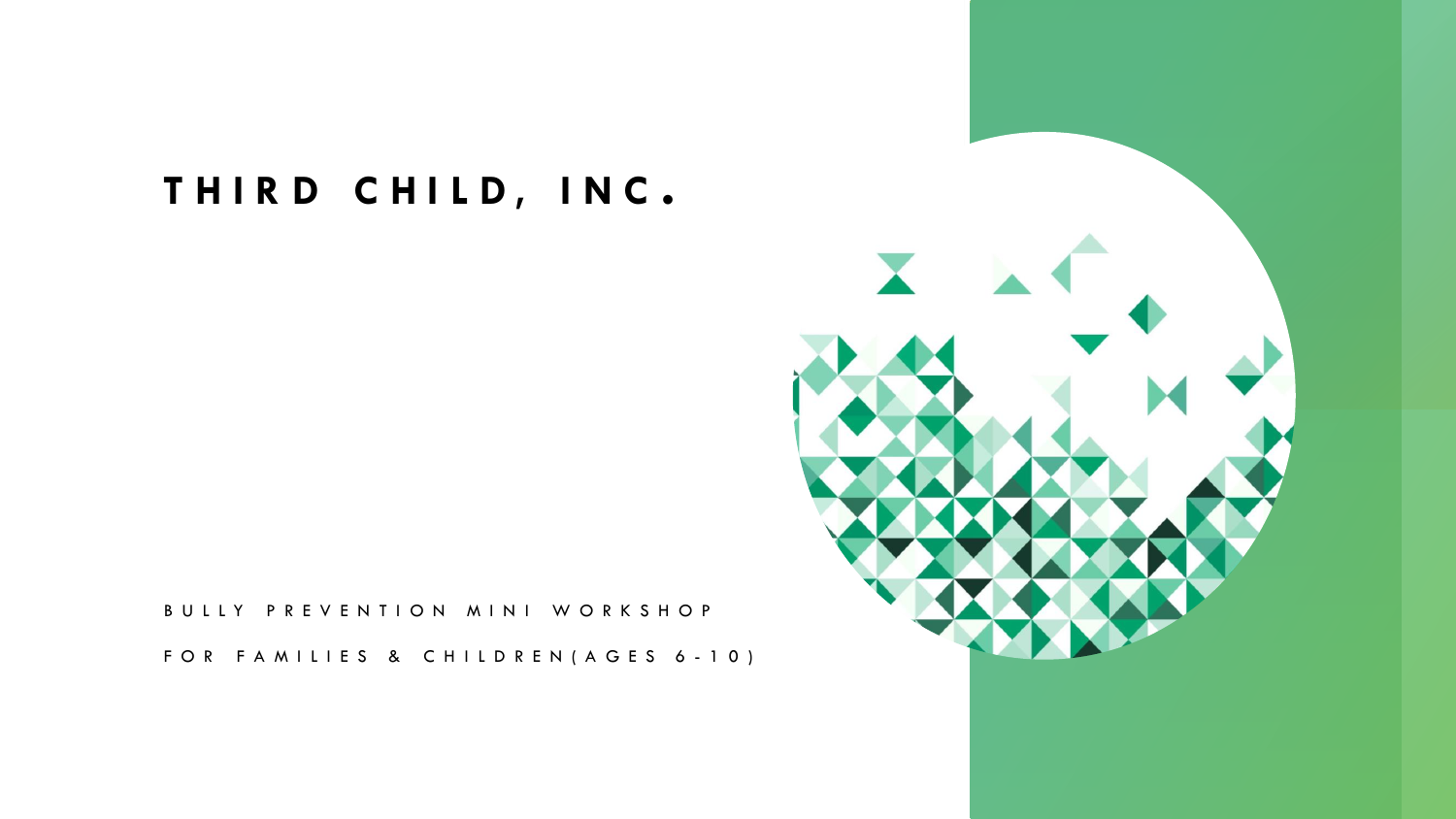### A B O U T T H I R D, C H I L D I N C.

Third Child, Inc. Is a nonprofit operating out of Pittsburgh Pa

Formed to support the needs of children affected by challenging behavior and to educate adults who interact with those children.

We provide resources, trainings, community outreach and individual and group consultation on the topic of challenging behavior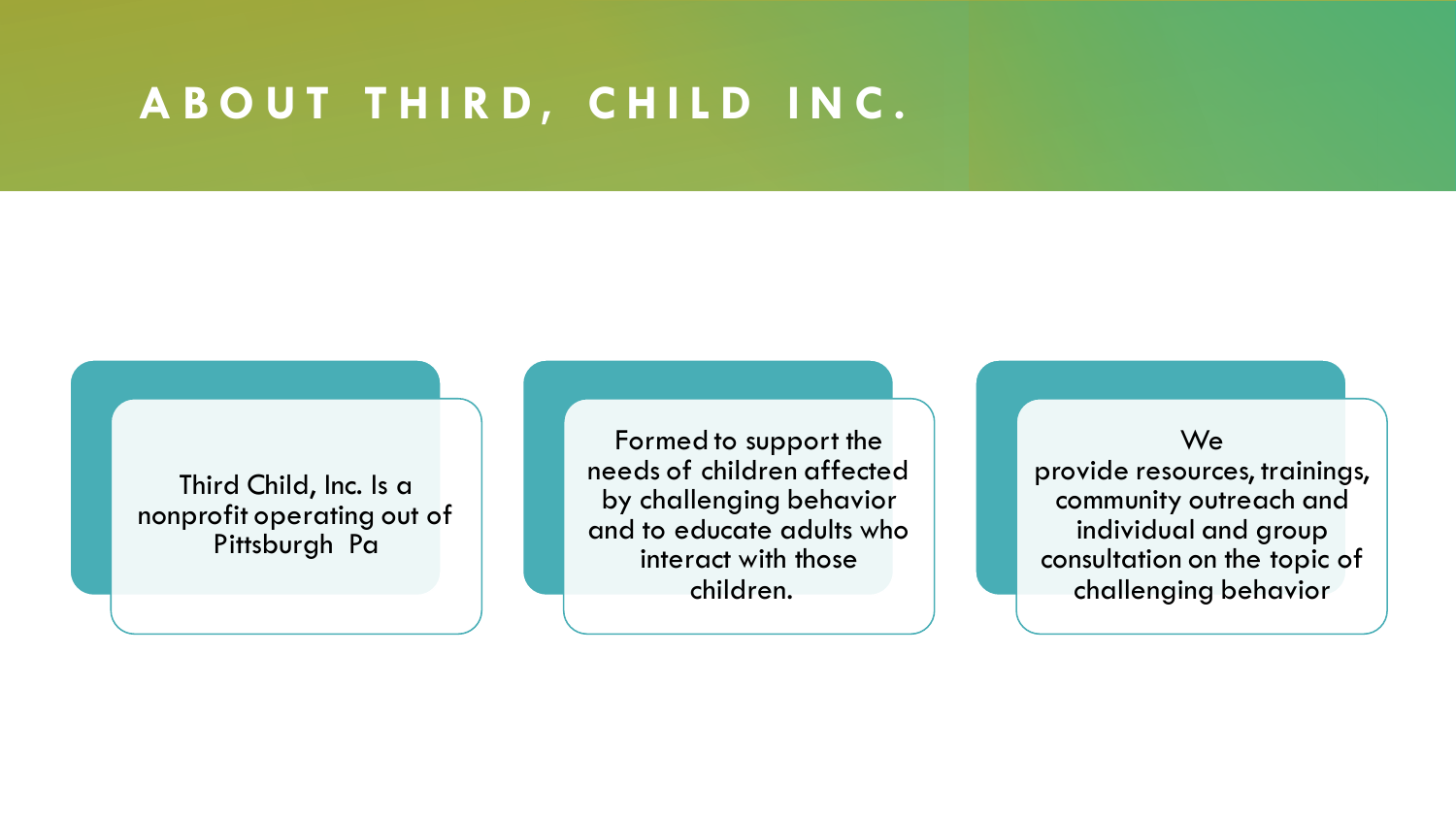### **W H Y B U L L Y P R E V E N T I O N ?**

Children are experiencing a range of emotions that can be difficult for them to navigate under normal circumstances. With a global health crisis that effects every aspect of life, children are learning at home, living at home, and playing at home. The limitations placed on all of society due to the pandemic force us to make accommodations to best of our abilities.

Children need support and guidance from adults as to how they can effectively navigate these difficult times and their feelings of isolation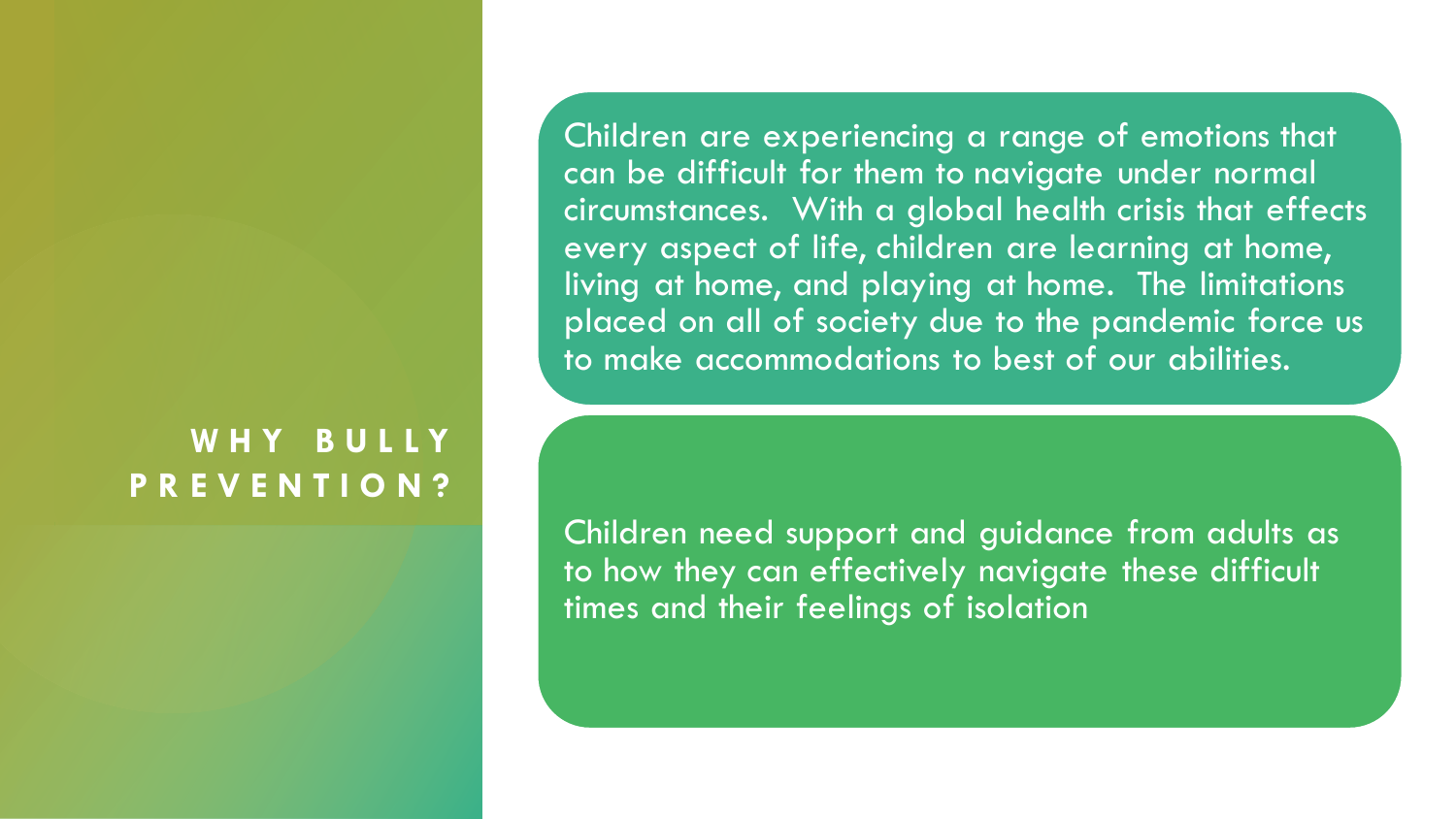# **P O S I T I V E A C T I O N**

- The strategies we'll discuss in the workshop are a collection of research-based interventions that have been used in educational settings, recreational settings and in the home.
- We will focus a great deal on the Positive Action for Bully Prevention Curriculum because it centers on the individual and what they can do whether they are the bully, victim, or bystander.

**IT IS IMPORTANT TO MENTION THAT WE SIMPLY CANNOT COVER EVERYTHING IN THE TIME THAT WE HAVE SO WE'LL COVER THE BASICS FOR TODAY**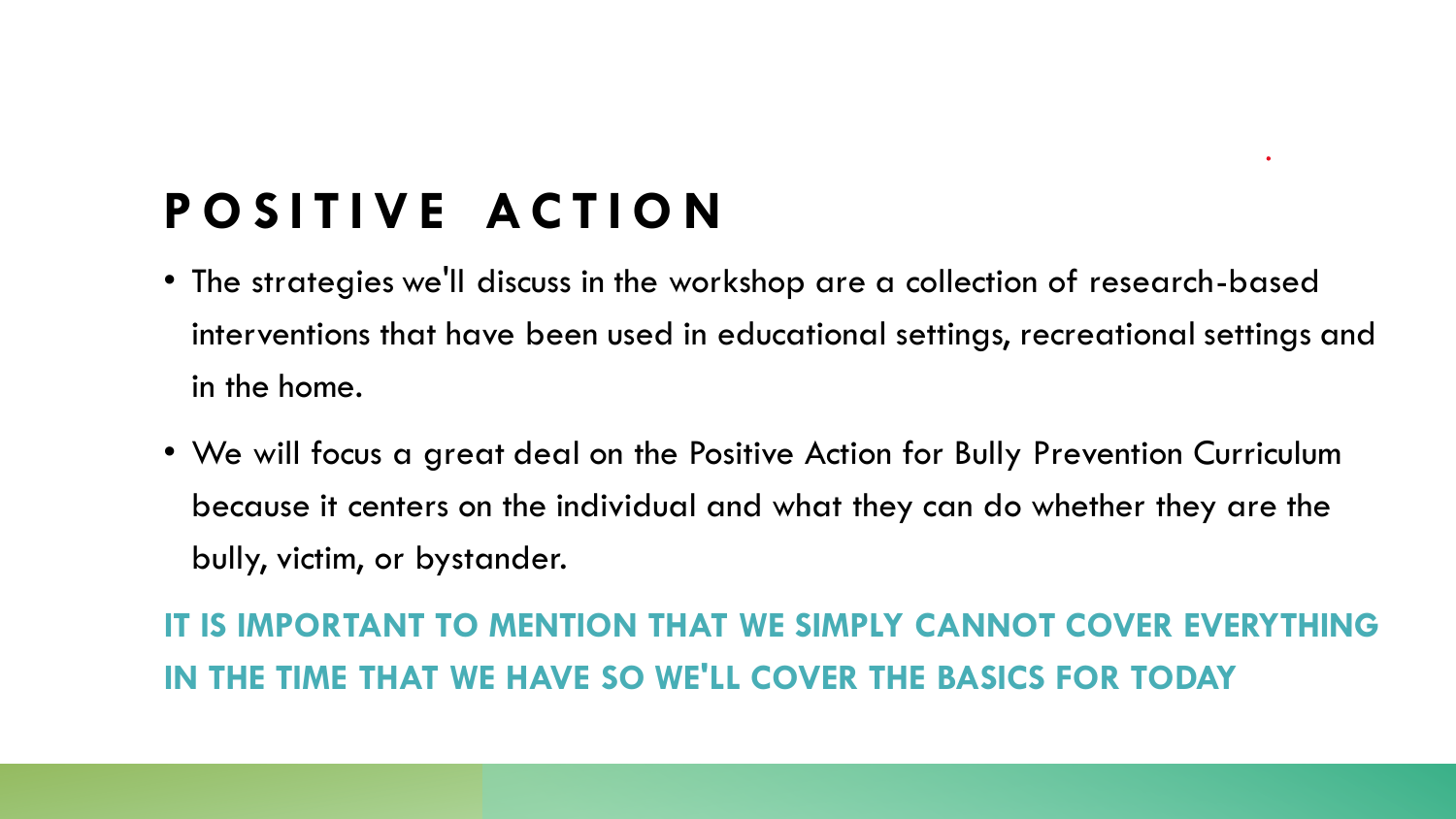**D O I N G G O O D ; F E E L I N G G O O D**

- Bullying affects how we feel about ourselves whether we are the bully, the victim, or the bystander
- Positive Action's philosophy teachers that we feel good about ourselves when we do positive actions and that there's a positive way to do everything, and invites everyone to participate in a safe and respectful environment where bullying doesn't work for anyone
- Armed with positive tools and a positive attitude, kids learn to get what they want in positive ways, without resorting to bullying behaviors

<https://video.link/w/bDnWb>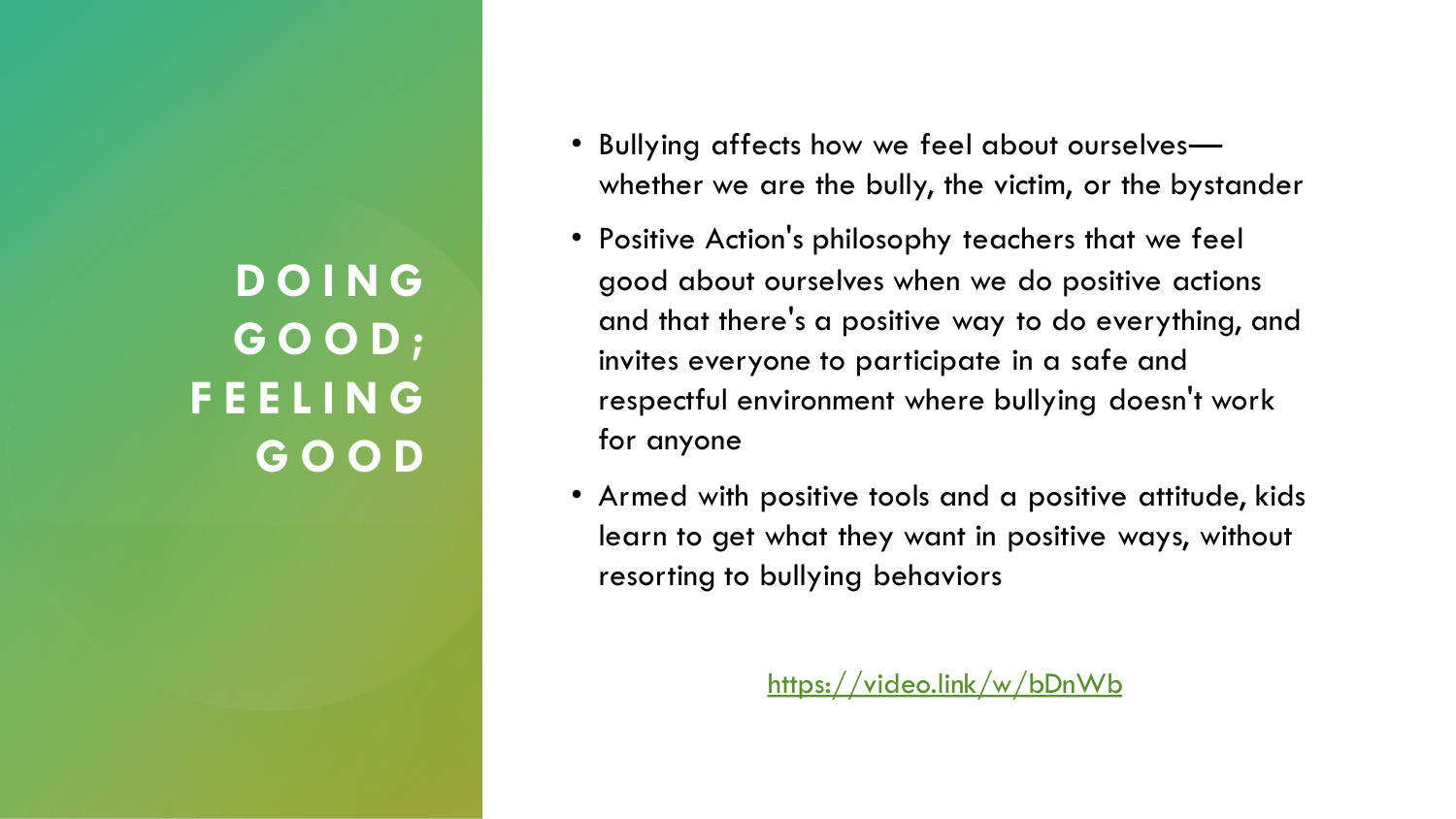# WHAT I THINK, DO, AND FEEL ABOUT **M Y S E L F**

- Bullying affects the whole self and how we feel about ourselves—whether we are the bully, the victim, or a bystander
- Remember the Positive Action program, philosophy, and the **Thoughts-Actions-Feelings Circle**
- Choosing the positive action of looking for the good in others instead of the negative bullying action of make fun of others
- The difference between positive and negative actions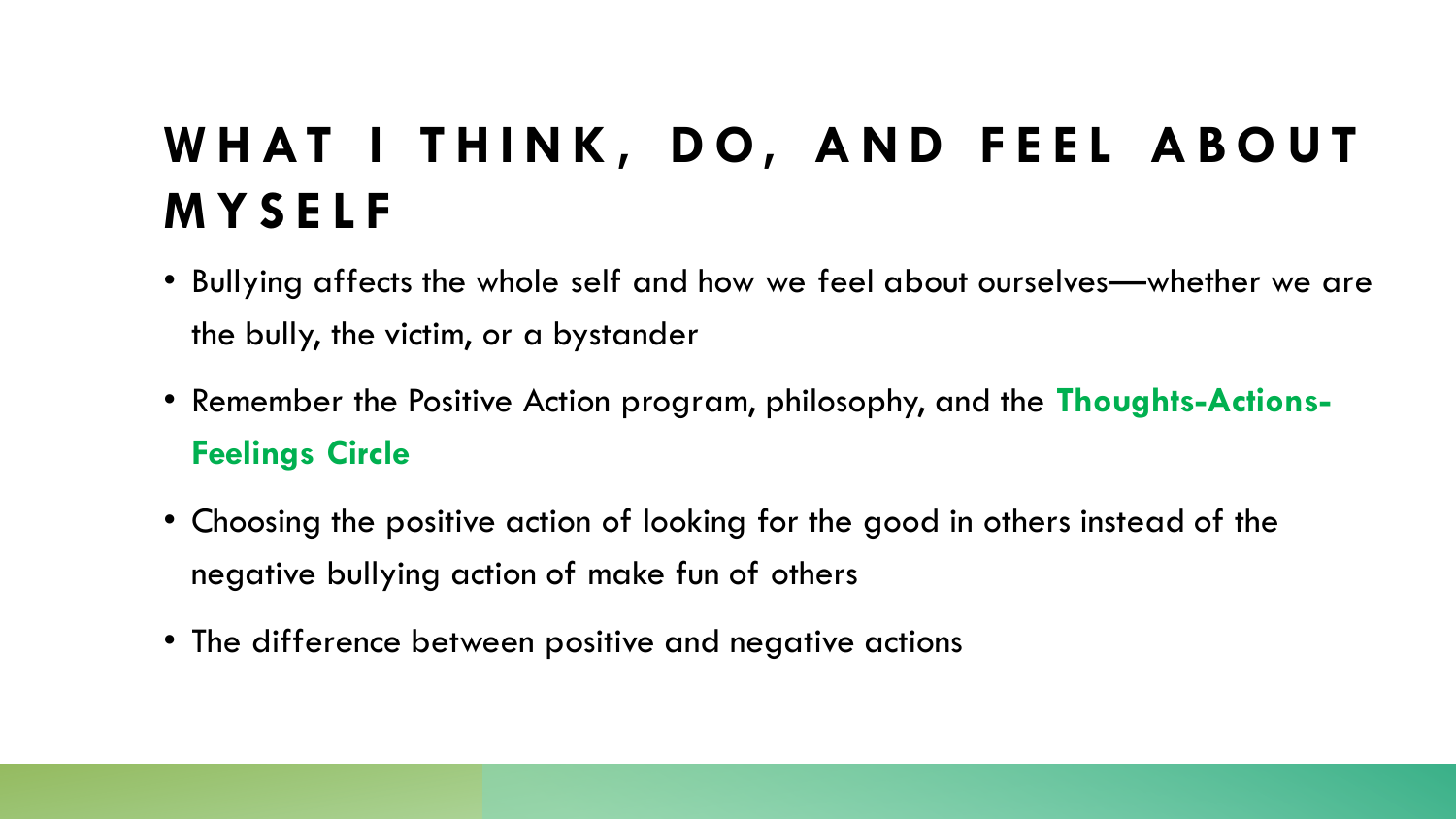#### **H O W I W A N T T O B E T R E A T E D**

- Getting along with others by treating them the way we like to be treated; and to show how bullying affects our ability to treat others the way we like to be treated—whether we are the bully, the victim, or the bystander.
- Treating others with love, care, empathy, respect, cooperation, kindness, fairness, compassion, courtesy, and positive communication
- Including others in activities instead of the negative bullying action of excluding others from activities

<https://video.link/w/WqoWb>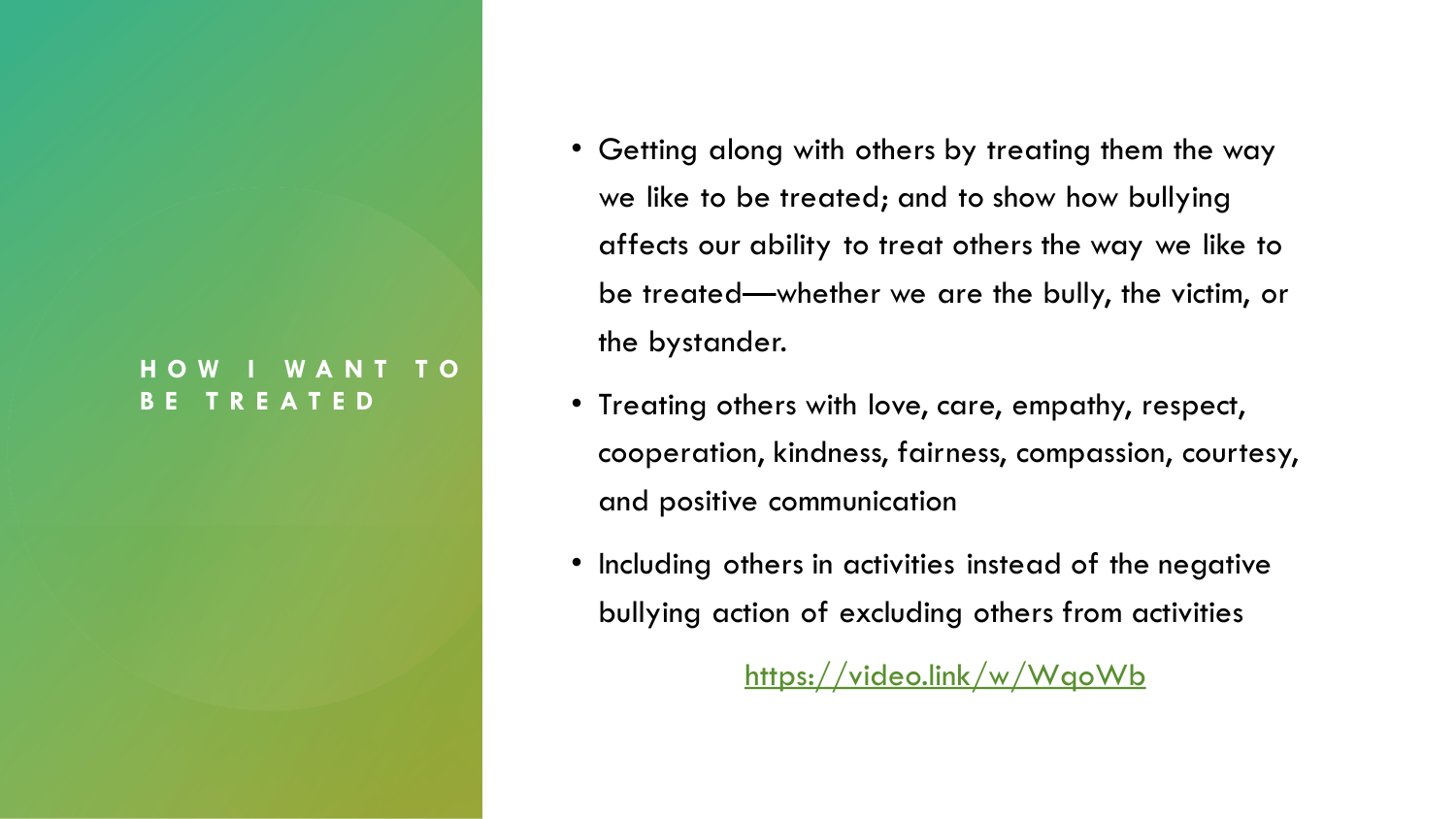### **T H O U G H T S A C T I O N S F E E L I N G S C I R C L E**



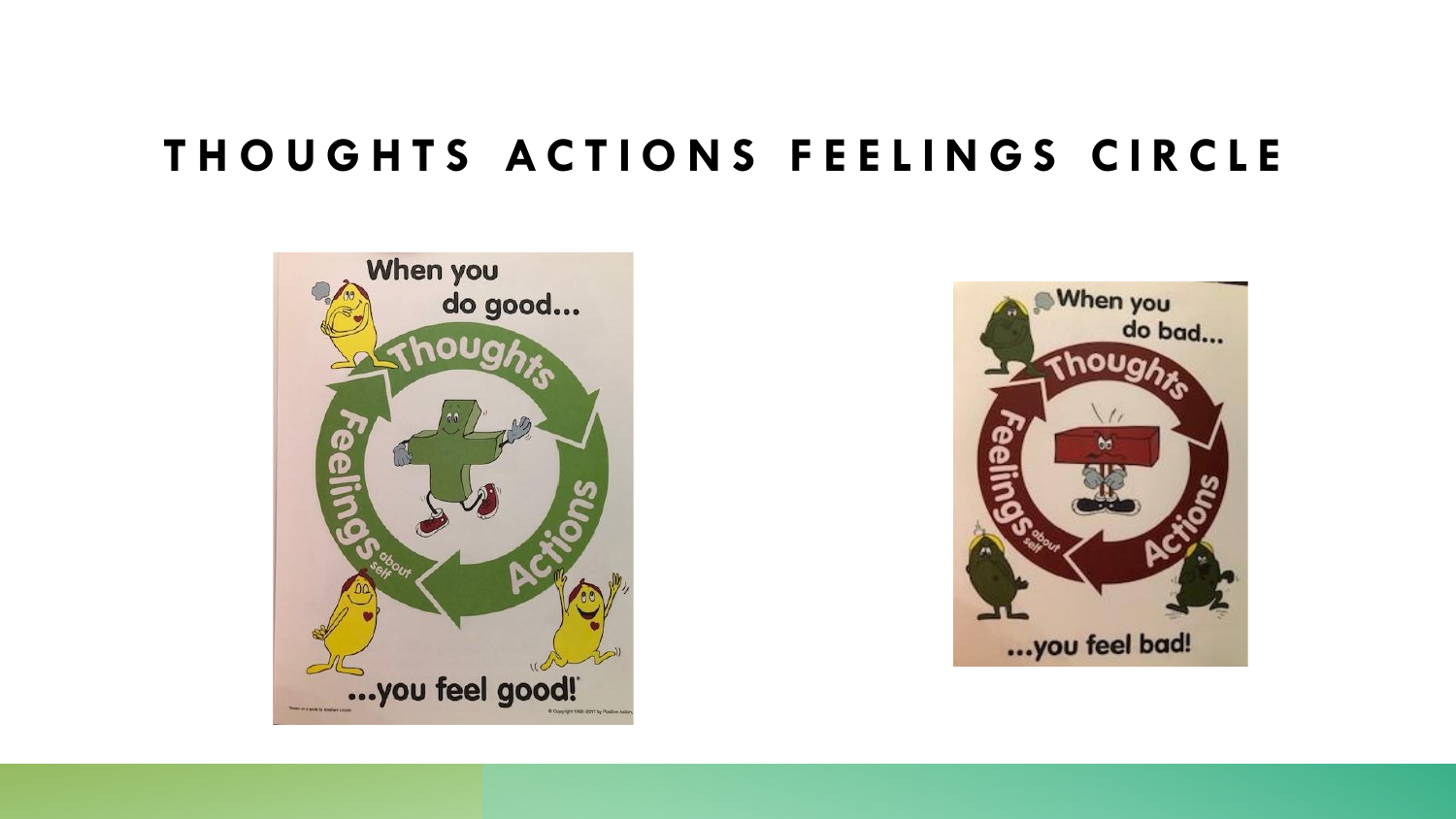#### **C R E A T I N G A S A F E E N V I R O N M E N T F O R E V E R Y B O D Y**

- We need to do the social and emotional positive actions of improving ourselves continually to create a safe, caring, and bully-free environment in our classroom and in our school, and to show how bullying affect our ability to set and achieve individual and collective goals—whether we are the bully, the victim, or the bystander
- Continually improving ourselves, including pursuing our dreams and ideals and setting physical, intellectual, social, and emotional goals; and then achieving those goals by believing in our potential, having the courage to try, turning problems into opportunities
- Caring for others' property and being constructive instead of the negative bully action of destroying others property

<https://video.link/w/p1oWb>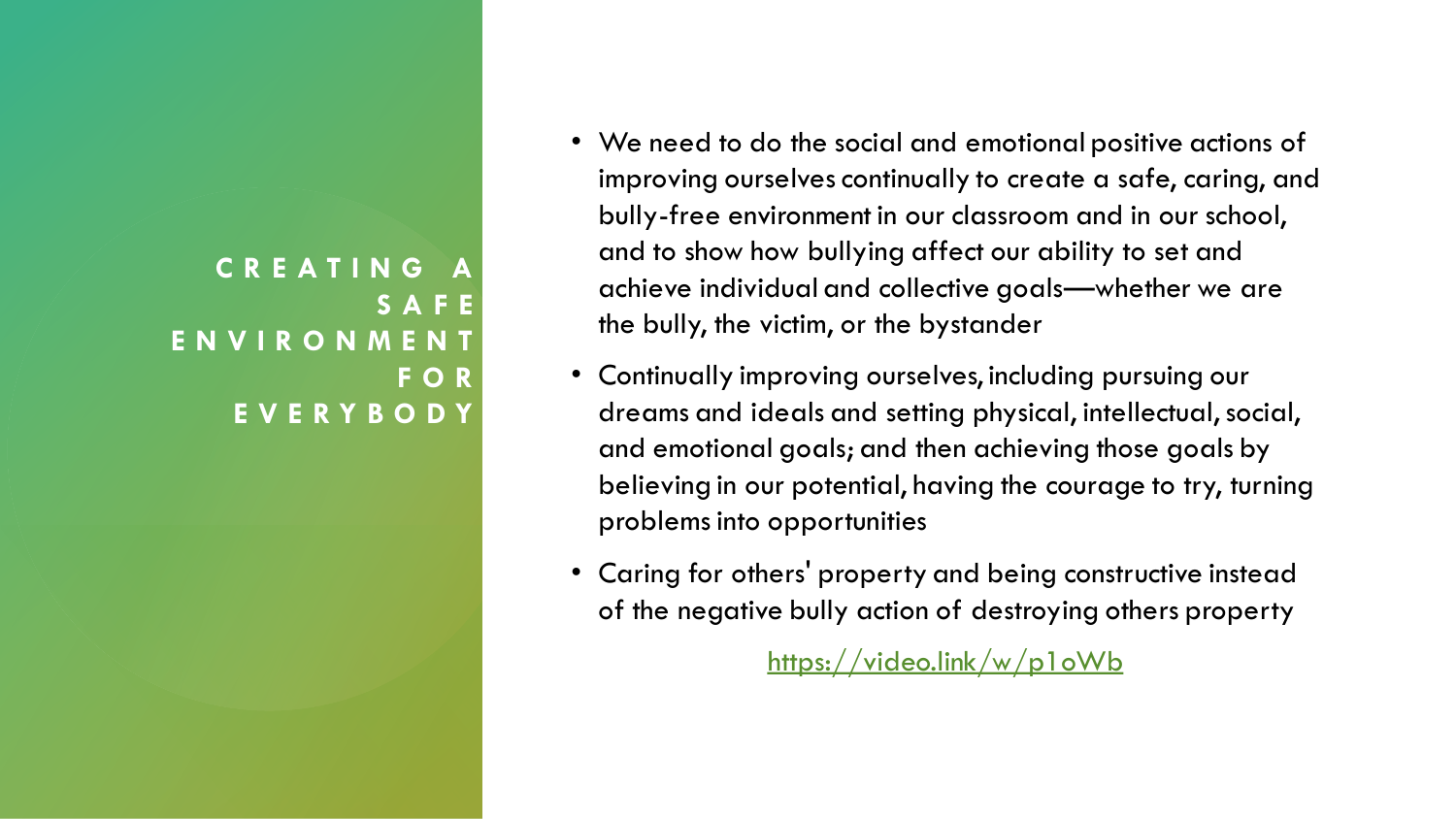### **T E L L I N G Y O U R S E L F T H E T R U T H**

- Telling ourselves and others the truth to feel good about ourselves—whether we are the bully, the victim, or the bystander.
- Focus on the specific positive actions for self-honesty or doing what you say you will do, admitting our mistakes and refusing to blame others
- Choosing the positive action of saying good things about others instead of the negative bullying action of spreading rumors about others.

<https://video.link/w/IvoWb>

<https://video.link/w/PxoWb>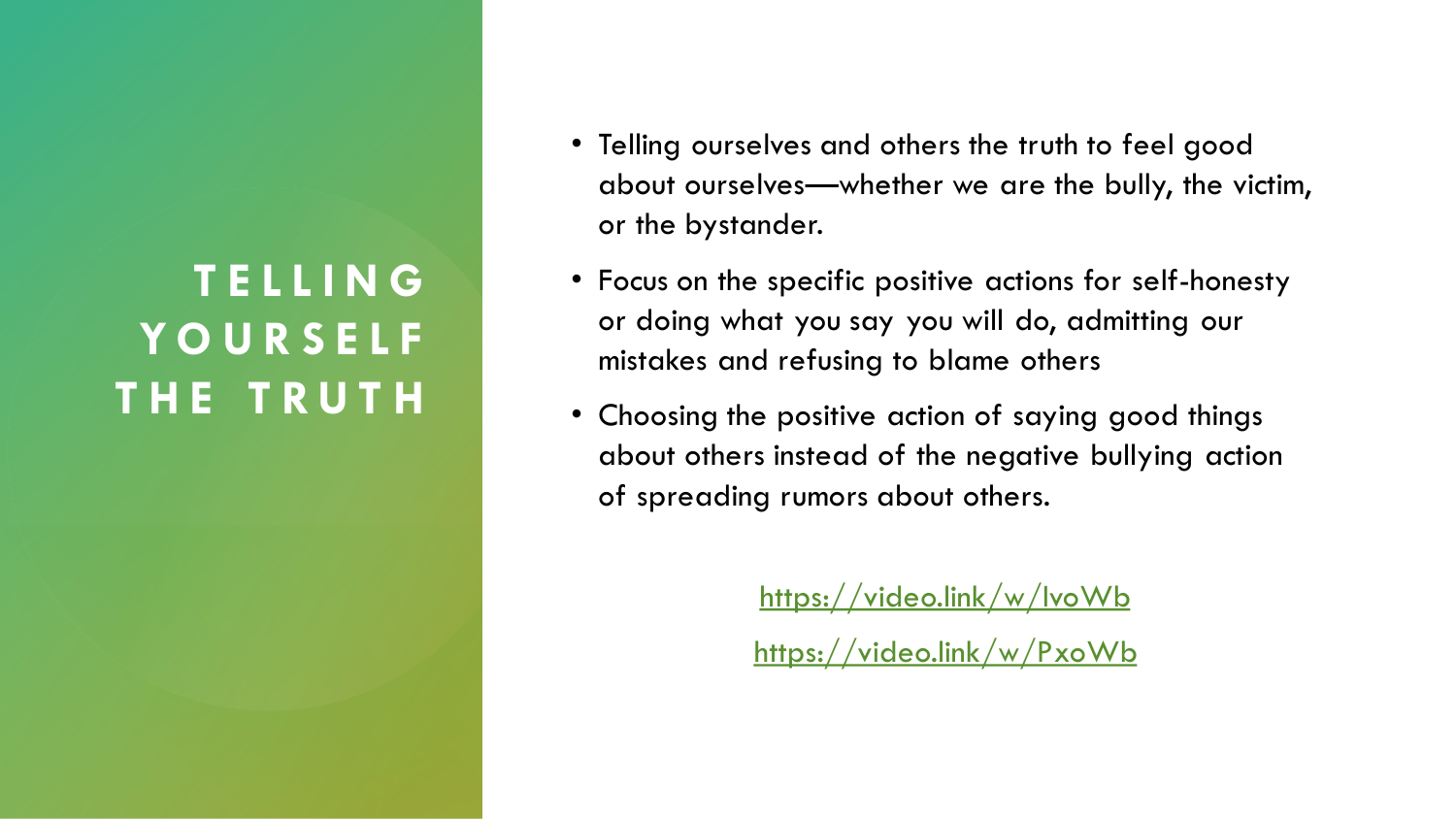### **S T A N D I N G O N T H E T R U T H**

- Tell ourselves and others the truth to create a safe, caring, and bully-free environment; and to show how bullying affects our ability to be honest with ourselves and others—whether we are the bully, the victim, or the bystander.
- Being in touch with reality; telling others the truth; recognizing our strengths, and weaknesses and likes and dislikes; doing what we say we'll do; not making excuses; admitting our mistakes and refusing to blame others; refusing to rationalize and acknowledging the truth; resisting peer pressure; avoiding selfpity; being honest about our feeling; and lightening up
- Saying good things about others instead of the negative bullying action of spreading rumors about others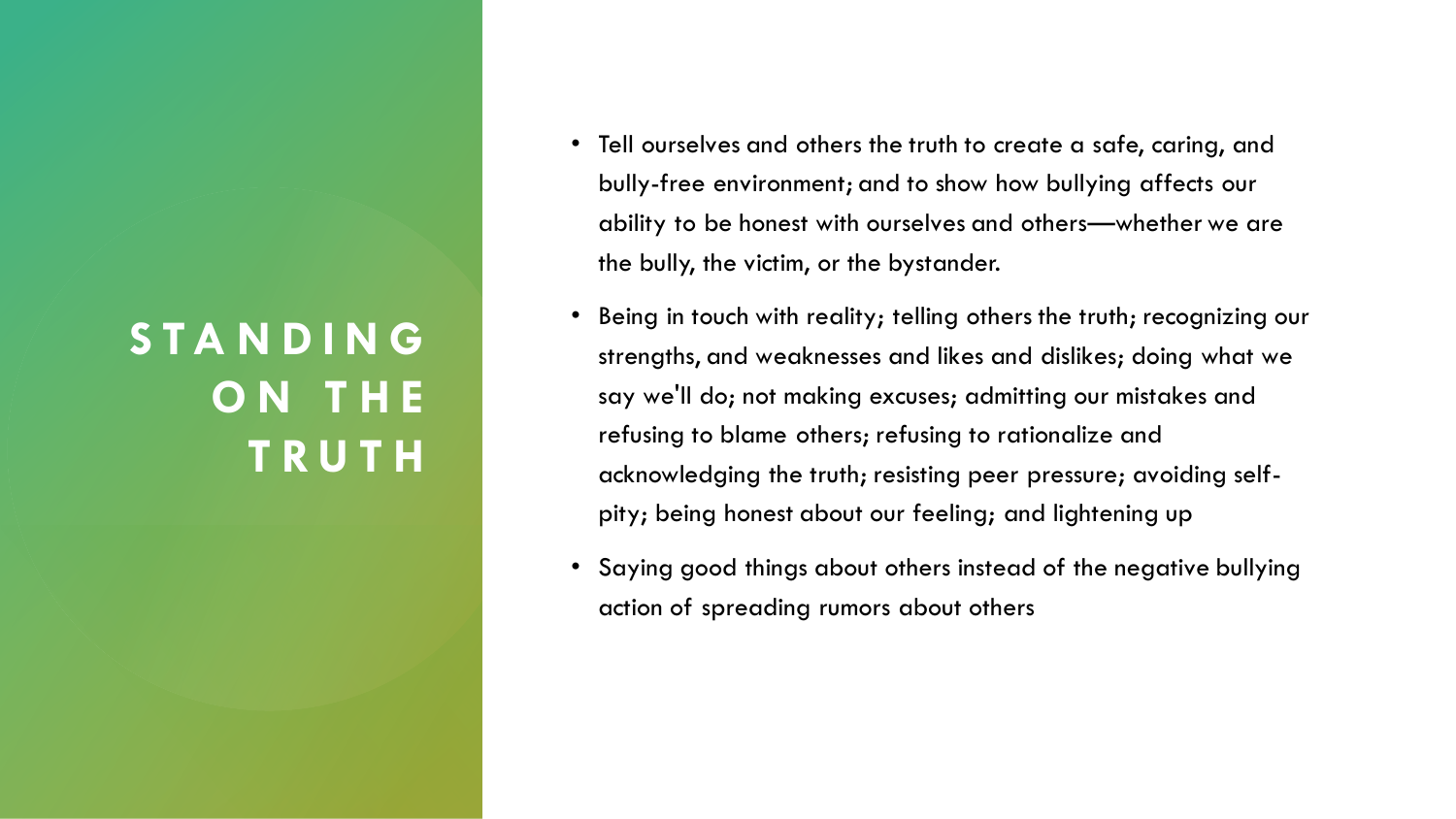# **M A N A G I N G M Y S E L F**

- Understanding the difference between positive and negative, to discuss the social and emotional positive actions for managing our emotions, and to discover how bullying affects our whole selves and how we feel about ourselves—whether we are the bully, the victim, or the bystander.
- Managing yourself responsibly, including self-discipline and managing your eight resources of time (previously mentioned)
- When you feel strong emotions like fear, anger or jealousy, stop and use positive actions like counting to 10, take a deep breath (or two), then choose something positive you can do instead of letting your strong feelings control you.
- Try this box breathing exercise to practice: <https://video.link/w/KloWb>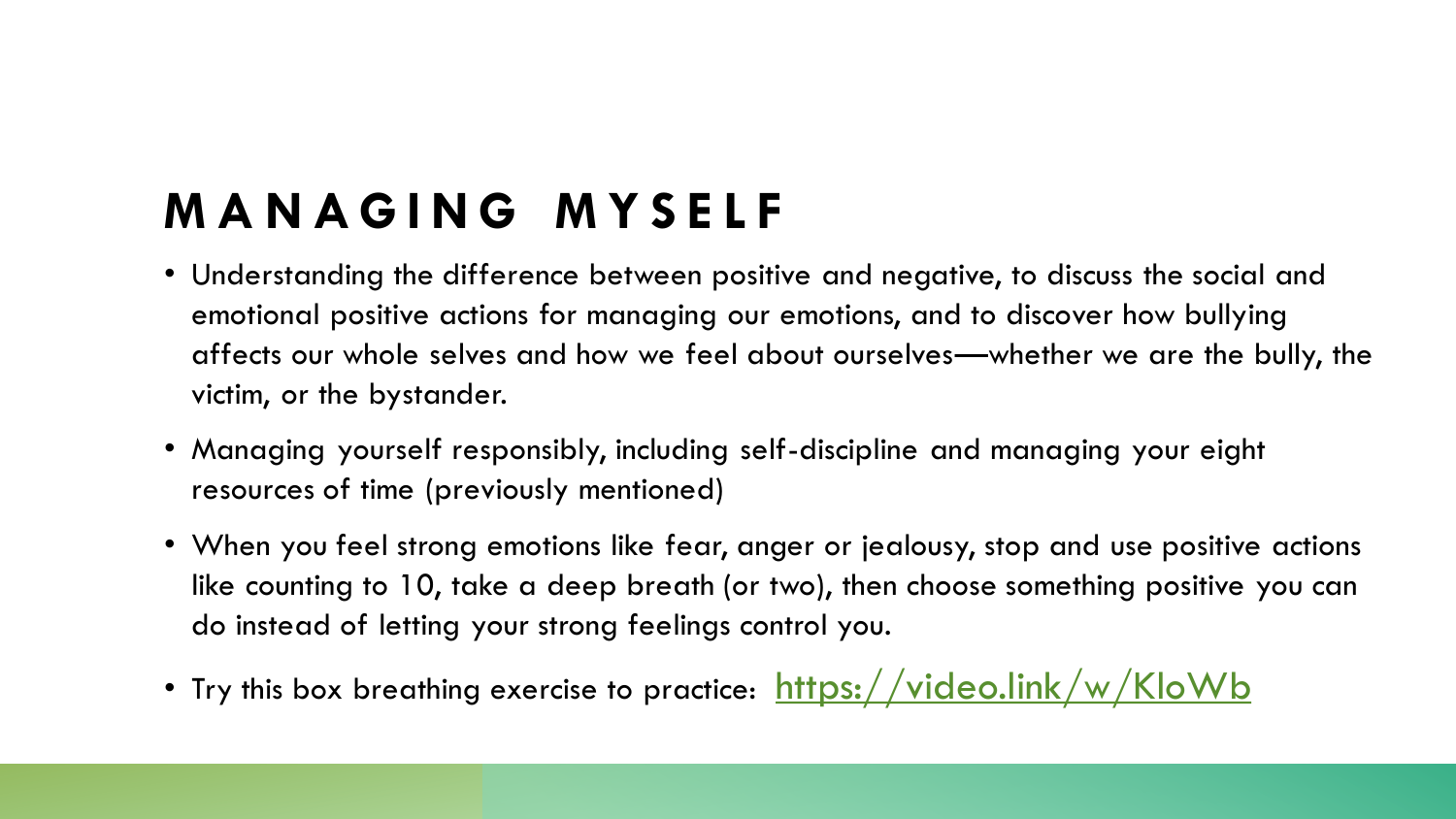# **M A N A G I N G M Y E M O T I O N S**

- Managing yourself responsibly, including self-discipline and managing your eight resources of time, energy, talents, possessions, money, thoughts, actions, and feelings (including fear, anger, and jealousy)
- Managing the feelings or emotions that are often associated with bullying: fear, anger, and jealousy
- Do the positive action of protecting others' safety instead of the negative bullying action of threatening others with harm

<https://video.link/w/fgoWb>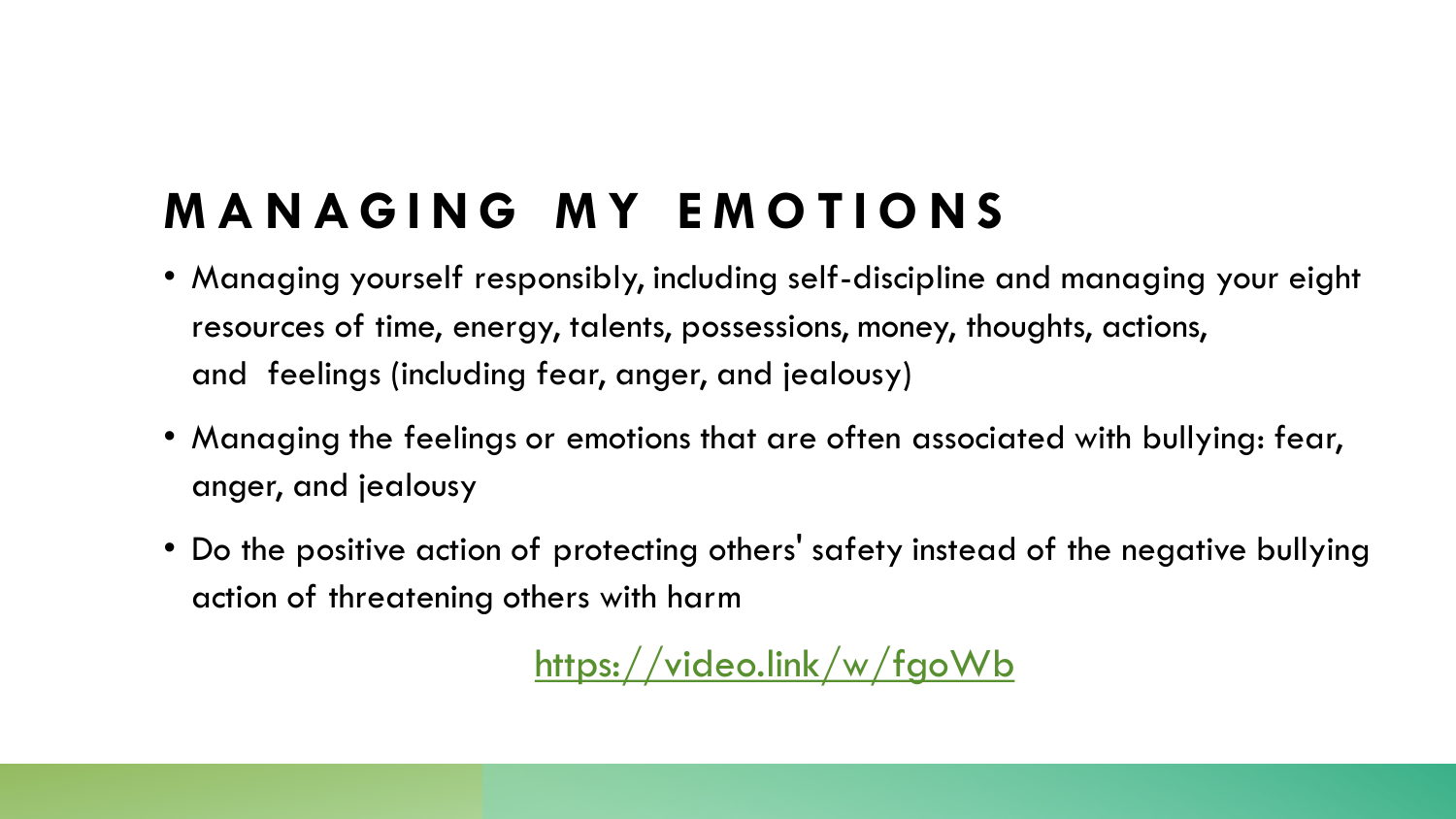## **E X A M P L E S A N D O T H E R R E S O U R C E S**

Click the link below for examples of types of bullying: <https://video.link/w/i6nWb>

For more about cyberbullying and other bullying resources click the link blow: Cyberbullying - [National Bullying Prevention Center \(pacer.org\)](https://www.pacer.org/bullying/info/cyberbullying/)